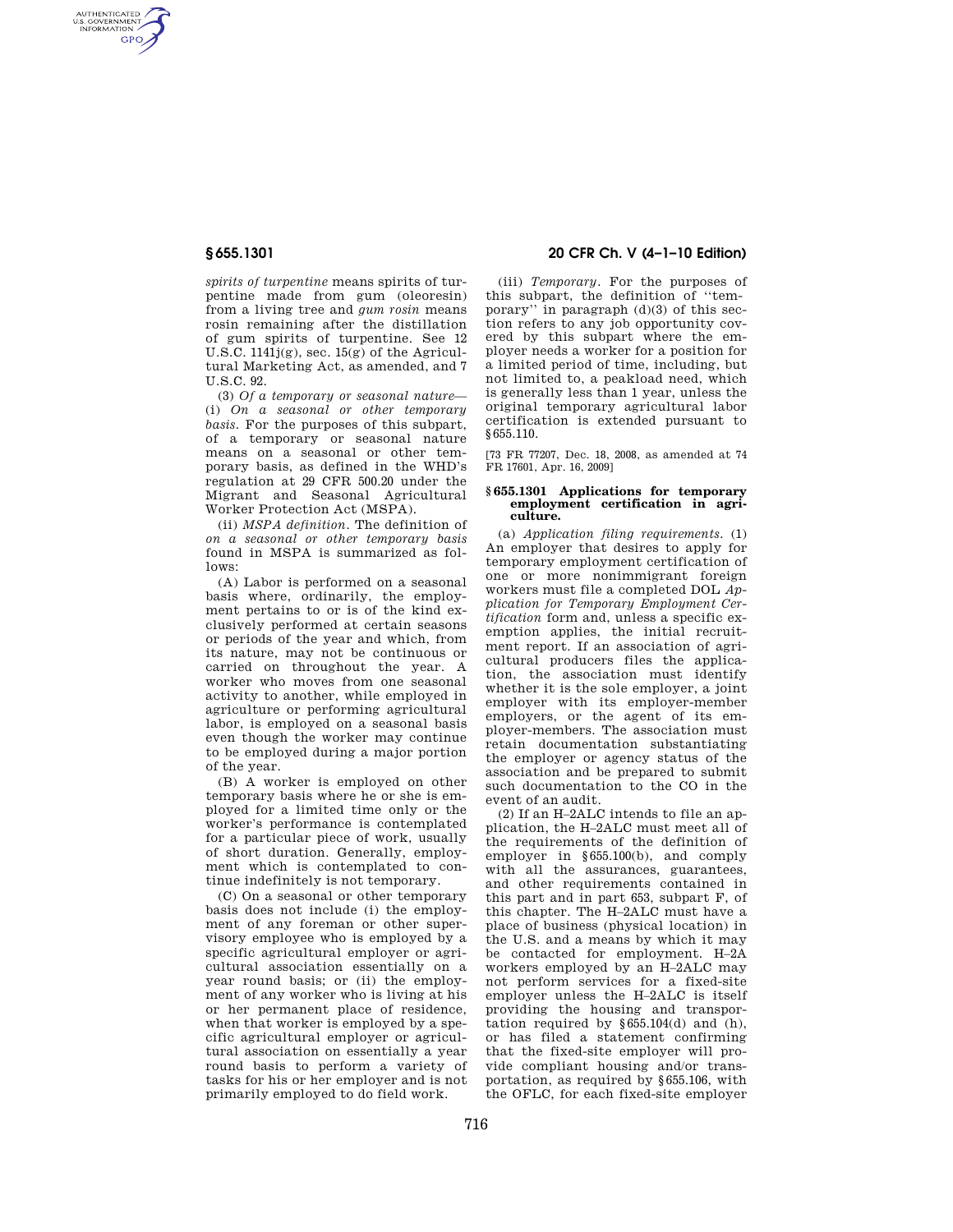## **Employment and Training Administration, Labor § 655.1301**

listed on the application. The H–2ALC must retain a copy of the statement of compliance required by §655.106(b)(6).

(3) An association of agricultural producers may submit a master application covering a variety of job opportunities available with a number of employers in multiple areas of intended employment, just as though all of the covered employers were in fact a single employer, as long as a single date of need is provided for all workers requested by the application and the combination of job opportunities is supported by an explanation demonstrating a business reason for the combination. The association must identify on the *Application for Temporary Employment Certification,* by name and address, each employer that will employ H–2A workers. If the association is acting solely as an agent, each employer will receive a separate labor certification.

(b) *Filing.* The employer may send the *Application for Temporary Employment Certification* and all supporting documentation by U.S. Mail or private mail courier to the NPC. The Department will publish a Notice in the FEDERAL REGISTER identifying the address(es), and any future address changes, to which applications must be mailed, and will also post these addresses on the DOL Internet Web site at *http:// www.foreignlaborcert.doleta.gov/.* The form must bear the original signature of the employer (and that of the employer's authorized attorney or agent if the employer is represented by an attorney or agent). An association filing a master application as a joint employer may sign on behalf of its employer members. The Department may also require applications to be filed electronically in addition to or instead of by mail.

(c) *Timeliness.* A completed *Application for Temporary Employment Certification* must be filed no less than 45 calendar days before date of need.

(d) *Emergency situations*—(1) *Waiver of time period and required pre-filing activity.* The CO may waive the time period for filing and pre-filing wage and recruitment requirements set forth in §655.102, along with their associated attestations, for employers who did not make use of temporary alien agricultural workers during the prior year's agricultural season or for any employer that has other good and substantial cause (which may include unforeseen changes in market conditions), provided that the CO can timely make the determinations required by §655.109(b).

(2) *Employer requirements.* The employer requesting a waiver of the required time period and pre-filing wage and recruitment requirements must submit to the NPC a completed *Application for Temporary Employment Certification,* a completed job offer on the ETA Form 790 *Agricultural and Food Processing Clearance Order,* and a statement justifying the request for a waiver of the time period requirement. The statement must indicate whether the waiver request is due to the fact that the employer did not use H–2A workers during the prior agricultural season or whether the request is for other good and substantial cause. If the waiver is requested for good and substantial cause, the employer's statement must also include detailed information describing the good and substantial cause which has necessitated the waiver request. Good and substantial cause may include, but is not limited to, such things as the substantial loss of U.S. workers due to weather-related activities or other reasons, unforeseen events affecting the work activities to be performed, pandemic health issues, or similar conditions.

(3) *Processing of applications.* The CO shall promptly transmit the job order, on behalf of the employer, to the SWA serving the area of intended employment and request an expedited review of the job order in accordance with §655.102(e) and an inspection of housing in accordance with  $§655.104(d)(6)(iii)$ . The CO shall process the application and job order in accordance with §655.107, issue a wage determination in accordance with §655.108 and, upon acceptance, require the employer to engage in positive recruitment consistent with §655.102(d)(2), (3), and (4). The CO shall require the SWA to transmit the job order for interstate clearance consistent with §655.102(f). The CO shall specify a date on which the employer will be required to submit a recruitment report in accordance with